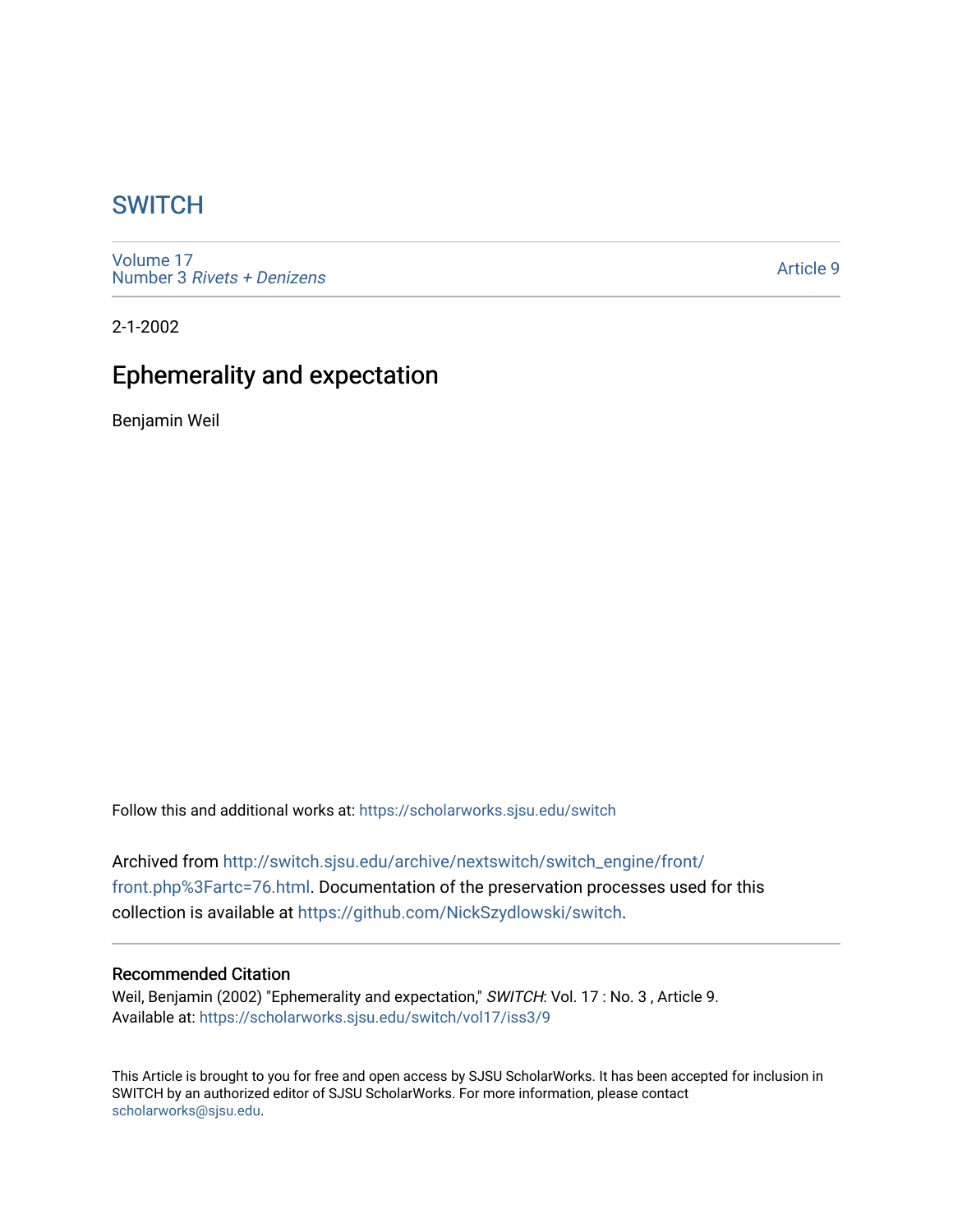#### SWITCH **[all](file:///Users/nszydlowski/Desktop/websites%20copy/Switch%20Journal/switch.sjsu.edu/archive/nextswitch/switch_engine/front/front.php.html) [#1](file:///Users/nszydlowski/Desktop/websites%20copy/Switch%20Journal/switch.sjsu.edu/archive/nextswitch/switch_engine/front/front.php_cat%3d5.html) [#2](file:///Users/nszydlowski/Desktop/websites%20copy/Switch%20Journal/switch.sjsu.edu/archive/nextswitch/switch_engine/front/front.php_cat%3d6.html) [#3](file:///Users/nszydlowski/Desktop/websites%20copy/Switch%20Journal/switch.sjsu.edu/archive/nextswitch/switch_engine/front/front.php_cat%3d7.html) [#4](file:///Users/nszydlowski/Desktop/websites%20copy/Switch%20Journal/switch.sjsu.edu/archive/nextswitch/switch_engine/front/front.php_cat%3d8.html) [#5](file:///Users/nszydlowski/Desktop/websites%20copy/Switch%20Journal/switch.sjsu.edu/archive/nextswitch/switch_engine/front/front.php_cat%3d9.html) [#6](file:///Users/nszydlowski/Desktop/websites%20copy/Switch%20Journal/switch.sjsu.edu/archive/nextswitch/switch_engine/front/front.php_cat%3d10.html) [#7](file:///Users/nszydlowski/Desktop/websites%20copy/Switch%20Journal/switch.sjsu.edu/archive/nextswitch/switch_engine/front/front.php_cat%3d11.html) [#8](file:///Users/nszydlowski/Desktop/websites%20copy/Switch%20Journal/switch.sjsu.edu/archive/nextswitch/switch_engine/front/front.php_cat%3d12.html) [#9](file:///Users/nszydlowski/Desktop/websites%20copy/Switch%20Journal/switch.sjsu.edu/archive/nextswitch/switch_engine/front/front.php_cat%3d13.html) [#10](file:///Users/nszydlowski/Desktop/websites%20copy/Switch%20Journal/switch.sjsu.edu/archive/nextswitch/switch_engine/front/front.php_cat%3d14.html) [#11](file:///Users/nszydlowski/Desktop/websites%20copy/Switch%20Journal/switch.sjsu.edu/archive/nextswitch/switch_engine/front/front.php_cat%3d15.html) [#12](file:///Users/nszydlowski/Desktop/websites%20copy/Switch%20Journal/switch.sjsu.edu/archive/nextswitch/switch_engine/front/front.php_cat%3d16.html) [#13](file:///Users/nszydlowski/Desktop/websites%20copy/Switch%20Journal/switch.sjsu.edu/archive/nextswitch/switch_engine/front/front.php_cat%3d17.html) [#14](file:///Users/nszydlowski/Desktop/websites%20copy/Switch%20Journal/switch.sjsu.edu/archive/nextswitch/switch_engine/front/front.php_cat%3d18.html) [#15](file:///Users/nszydlowski/Desktop/websites%20copy/Switch%20Journal/switch.sjsu.edu/archive/nextswitch/switch_engine/front/front.php_cat%3d19.html) [#16](file:///Users/nszydlowski/Desktop/websites%20copy/Switch%20Journal/switch.sjsu.edu/archive/nextswitch/switch_engine/front/front.php_cat%3d20.html) [#17](file:///Users/nszydlowski/Desktop/websites%20copy/Switch%20Journal/switch.sjsu.edu/archive/nextswitch/switch_engine/front/front.php_cat%3d21.html) [#18](file:///Users/nszydlowski/Desktop/websites%20copy/Switch%20Journal/switch.sjsu.edu/archive/nextswitch/switch_engine/front/front.php_cat%3d44.html)**



### **[\[Rivets + Denizens\]](file:///Users/nszydlowski/Desktop/websites%20copy/Switch%20Journal/switch.sjsu.edu/archive/nextswitch/switch_engine/front/front.php_cat%3d27.html)** Collaborative Curatorial Models in Theory and Practice *Curated by Ron Goldin* **[Introduction](file:///Users/nszydlowski/Desktop/websites%20copy/Switch%20Journal/switch.sjsu.edu/archive/nextswitch/switch_engine/front/front.php_artc%3d67.html) [Natalie Bookchin](file:///Users/nszydlowski/Desktop/websites%20copy/Switch%20Journal/switch.sjsu.edu/archive/nextswitch/switch_engine/front/front.php_artc%3d66.html) [Heath Bunting](file:///Users/nszydlowski/Desktop/websites%20copy/Switch%20Journal/switch.sjsu.edu/archive/nextswitch/switch_engine/front/front.php_artc%3d106.html) [Ron Goldin](file:///Users/nszydlowski/Desktop/websites%20copy/Switch%20Journal/switch.sjsu.edu/archive/nextswitch/switch_engine/front/front.php_artc%3d46.html) [Beryl Graham](file:///Users/nszydlowski/Desktop/websites%20copy/Switch%20Journal/switch.sjsu.edu/archive/nextswitch/switch_engine/front/front.php_artc%3d136.html) [Patrick Lichty](file:///Users/nszydlowski/Desktop/websites%20copy/Switch%20Journal/switch.sjsu.edu/archive/nextswitch/switch_engine/front/front.php_artc%3d72.html) [Lev Manovich](file:///Users/nszydlowski/Desktop/websites%20copy/Switch%20Journal/switch.sjsu.edu/archive/nextswitch/switch_engine/front/front.php_artc%3d65.html) [Mark Napier/Liza Sabater](file:///Users/nszydlowski/Desktop/websites%20copy/Switch%20Journal/switch.sjsu.edu/archive/nextswitch/switch_engine/front/front.php_artc%3d82.html) [Christiane Paul](file:///Users/nszydlowski/Desktop/websites%20copy/Switch%20Journal/switch.sjsu.edu/archive/nextswitch/switch_engine/front/front.php_artc%3d70.html) [Joel Slayton](file:///Users/nszydlowski/Desktop/websites%20copy/Switch%20Journal/switch.sjsu.edu/archive/nextswitch/switch_engine/front/front.php_artc%3d83.html) [Benjamin Weil](file:///Users/nszydlowski/Desktop/websites%20copy/Switch%20Journal/switch.sjsu.edu/archive/nextswitch/switch_engine/front/front.php_artc%3d76.html) [Alena Williams](file:///Users/nszydlowski/Desktop/websites%20copy/Switch%20Journal/switch.sjsu.edu/archive/nextswitch/switch_engine/front/front.php_artc%3d99.html)**

# **RIVETS + DENIZENS** collaborative curatorial models in theory and practice

**Ephemerality and expectation [Benjamin Weil](file:///Users/nszydlowski/Desktop/websites%20copy/Switch%20Journal/switch.sjsu.edu/archive/nextswitch/switch_engine/front/users.php_w%3d52.html) on Feb 1 2002** *Remain Series and denizens* 

+ + + +

**Benjamin Weil, new media curator at SFMOMA, addresses ephemerality, expectation, and the extroverted artist. A discussion of the role of documentation in art practice and the evolution and interplay of the curator/artist.** 

**Ron Goldin: Do you think recent events, specifically the global witness of the Sept. 11 tragedy, in addition to a sobered "new economy" whose original foundation was reliant on intangible models, has sparked a cautious step away from the ephemeral, both in art practice as well as in our society as a whole?**

**Benjamin Weil**: It is very hard to tell what has triggered what. I am not sure September 11 is really anything else than the epitomy of a crisis that is much larger than that absolute hyper-real tragedy. What strikes me is the growing awareness in our western post-industrial societies (and primarily so in the US) of a very confusing blurriness between reality and fiction. Infotainment and edumercial, or whatever conflational combination one can think of, destabilizes the understanding of how to comprehend specific information. This confusion is very visible in such mainstream Hollywood production as "Vanilla Sky", for instance, and in a more sophisticated fashion, in such production as David Lynch's recent "Mulholland Drive". One could trace that back to "The Matrix", or even to Steven Lisberger's "Tron". It is also the war in Iraq and its coverage that was somewhat a bad copy of "Top Gun"... There are plenty of examples in contemporary culture...

What is undeniable is that the shift in the economic climate results in a less daring cultural moment. When there's opulence, experiments seem like a normal compliment to more traditional endeavors. These days, it is more difficult to convince people about the fact cultural evolution does not stop because of the economy. I believe we are still at the beginning of a fundamental shift, which probably is less probable now to be carried out, or found in traditional institutions. From that extremely chaotic moment will emerge new ways of understanding what we are exposed to, what we are looking at. I do not know why, but I think for instance of this whole idea of a scenario that is manifested through very different forms. A common narrative structure will inform a film, a computer game, a line of products, educational tools, and what not. There's no longer a necessary hierarchy to understand this cultural nebulous of sorts.

In regards to art, I think the confusion also is due to the ever-increasing blurriness between the locus of production and the one of distribution or experience is something traditional venues for visual art have a really hard time dealing with. Artists have also shifted from being loners, secluded from the world, creating in a studio, to cultural producers, very much engaged with the course of our time, and creating social and cultural comments in collaboration, and borrowing from all kinds of models, ranging from film to philosophy, to advertising, to science, and so on.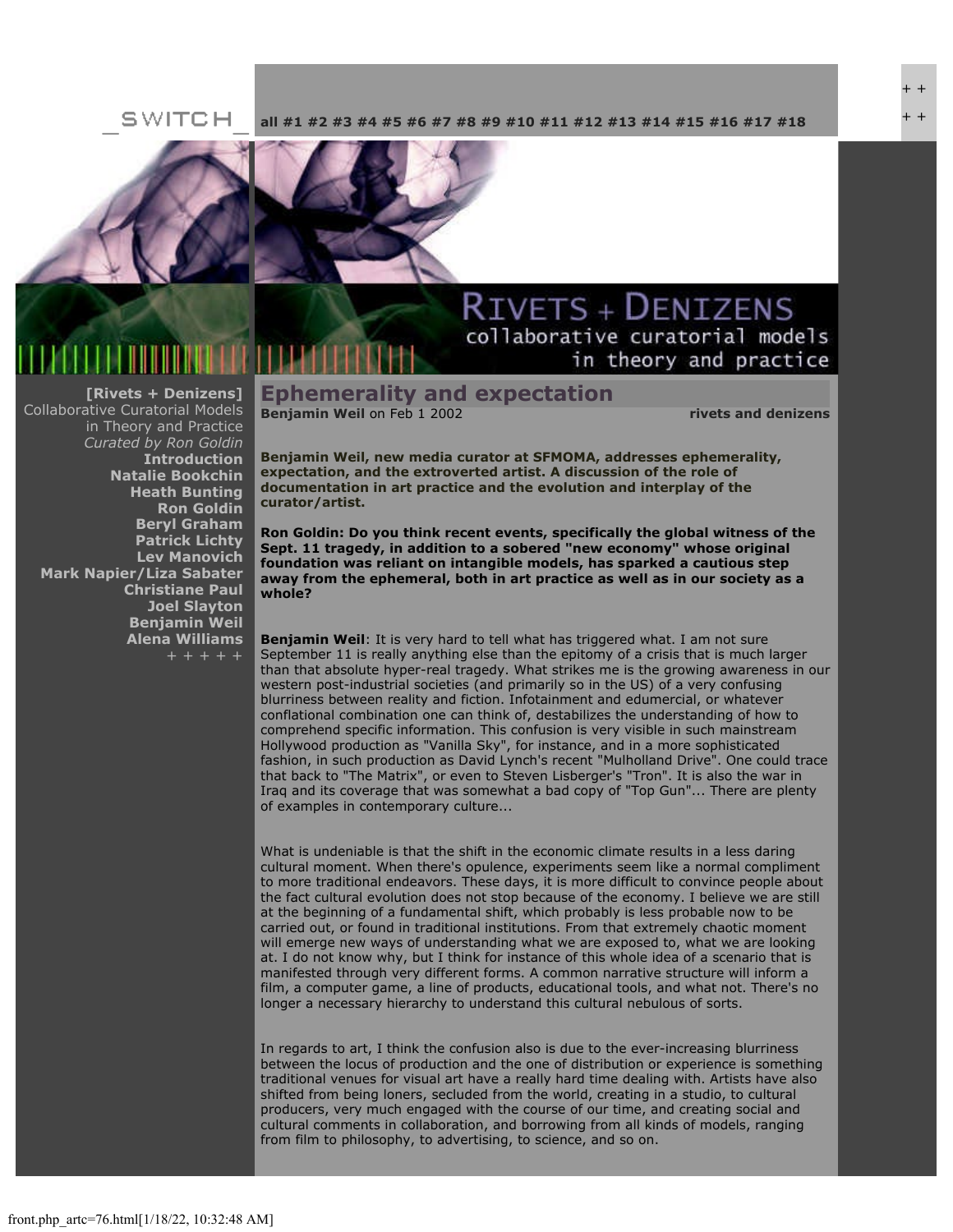It is time to engage in a thorough reflection on how to reconcile the notion of history, and historical, as best incarnated by the traditional museum, and the one of progress, forward thinking structure that produces, commissions, supports, and reflects upon new ways to display, distribute, and emulate experience of new contemporary art forms. Then again, it is important to remember that the experimental nature of what is being produced today should exist both inside and outside of the institutional frame.

We probably will not escape the need to re-examine criteria used to understand what is a valid art form, and what is not.

**RG: Both SFMOMA's 010101 and the Whitney's BitStreams featured "companion websites" to their show's physical venue. It seems like some things have changed (ex. Janet Cardiff's "Video Walk" is a giant step from 'please move away from the painting...') but some things have not, such as the resistance to works (or entire media, in the case of net.art) that provide a less immediate gratification. Are expectations of art becoming more entertainment-based than the "secular church" that the museum has traditionally signified? Or do people approach a new media object with the same expectations they do a Rodin?**

**BW:** Your question takes us back to the notion of criteria used to understand what we are looking at. The same way we may be confused, as consumers, by the ever evolving form of information, and whether it is news, fiction, advertising... for instance, it is increasingly harder to know how to filter advertising out of news, games, or television: think about product placement in computer games, or maybe even news reel, for instance!

New art forms, that take radical departures both in terms of form, and content, and, to a certain extent, context, call for a rethinking of how we evaluate things, how we appreciate them, how we comprehend them, etc. While it is for instance possible to talk about the formal quality of a networked based piece, referring to the intrinsic qualities of its coding, this calls for an understanding of how this is to be understood by people who may not be able to tell the difference, because they have not trained their eye. I recall a time when I would systematically look at the source code of a web page... I would not do that any longer because chances are it would have become Chinese to me: things have changed extraordinarily fast! And while I think it is an interesting parameter, this is such a new realm, and a new medium explored by artists, whose training is not necessarily "fine art", that the intellectual and emotional adjustment is very difficult. It requires flexibility, and, let's face it, a lot of time! Think how hard it was to understand Cubism, even though it was still oil on canvas or traditional media. You can imagine how a society that has barely digested Duchamp can accommodate such leaps as the ones introduced by networked art forms: not only you need to understand the notion of browser as formal frame, the net as context, but you also need to accept the idea of looking at art on the screen of a machine one more often relates to as a practical instrument.

So, while I think museums such as the Whitney or SFMOMA - and many others, particularly the Dia Center for the Arts, and the Walker Art Center, both real pioneers as far as networked media is concerned - are genuinely interested in exploring ways to incorporate these emerging forms, there is still an enormous amount of work to be done in order to understand what is the best role to play for such institutions, how to create an appropriate frame to best enable access to these experimental forms, provide tools, relate these art projects to the more traditional media, etc. That is, I believe what both "BitStreams", and even more so "Data Dynamics" sought to do at the Whitney. And similarly, the web commissions and educational component of 010101, but also Crossfade (http://www.sfmoma.org/crossfade, a collaboration with ZKM, Goethe Institut, and the Walker art center).

Sometimes, there is a temptation for the museum to merge the notion of accessibility or approachability with the one of populism. This is undeniably a very dangerous confusion, informed primarily, I believe by the economic model the museum functions with: sales results, of tickets and by-products have become a way to judge the success of a program, which of course is quite a limited way of thinking about real cultural impact. That's because there has been a dramatic shift in the past 20 years (since the Reagan administration decided to eradicate public funding for art). However, it seems to me we have not yet found a way to really engage different publics to become real stakeholders of the cultural institution, rethink the model of financially supporting the museum as a seminal cultural tool... Rather, this still depends of "the kindness of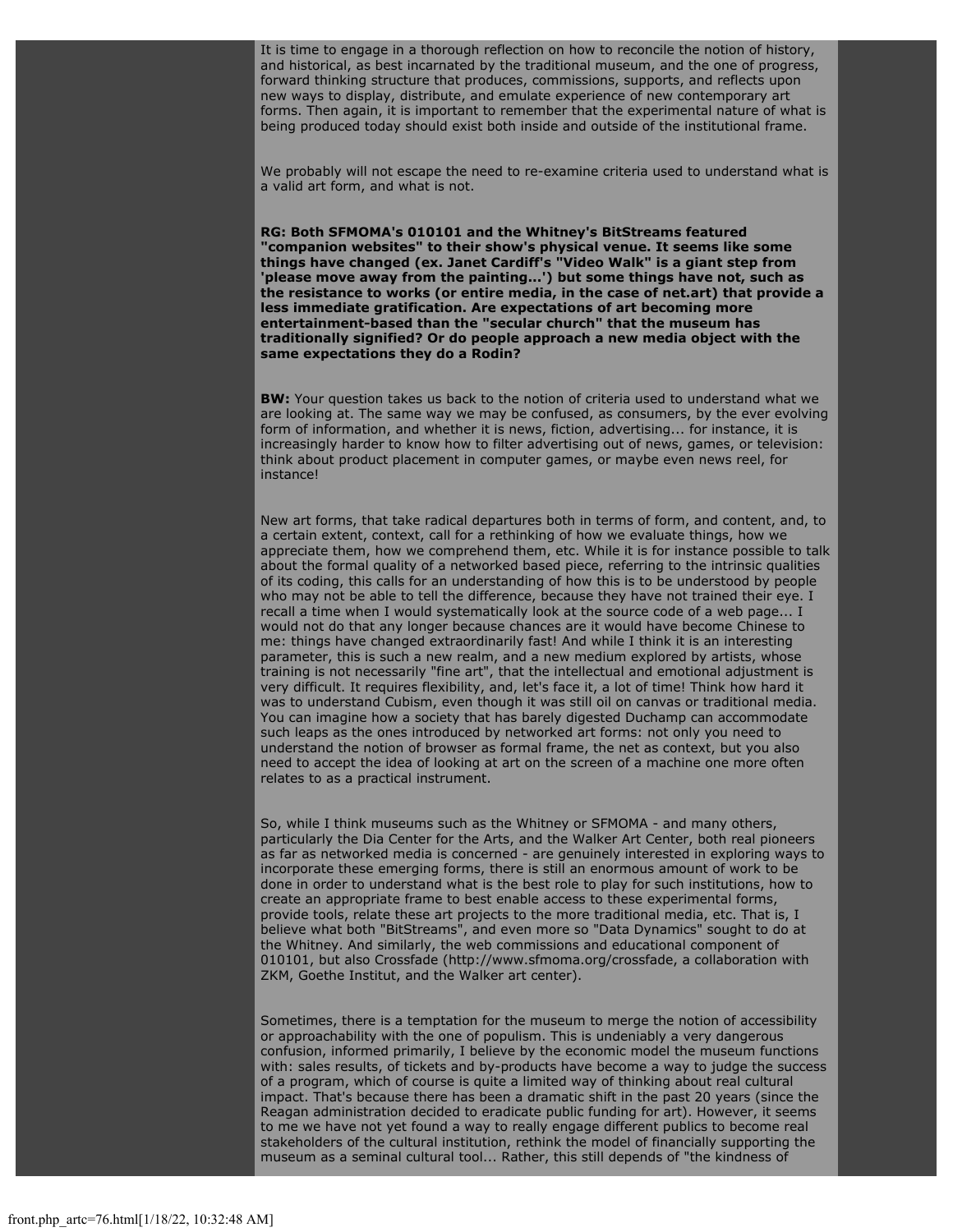strangers", and merchandizing strategies that look increasingly like the entertainment industry. We will not spare ourselves from engaging in this reflection, if we want to steer clear of artentainment.

**RG: Documentation of the production of new media arts is a central concern, especially pertaining to the issue of ephemerality. Documentation is the only tangible, somewhat-static byproduct of some new media art practices. You've mentioned that art can be thought of as a proposition, rather than an object. How does an artwork focus our attention to the very process that brought it into existence? Is this the concern of the artist, as part of the art making, the curator as a historian/ facilitator/ translator, or is this perhaps the collaborative element that is required of the representation of all new media objects presented to a public audience?**

**BW:** Technology changes very fast. The context in which work is made also changes. The combination of those two factors creates a situation of accelerated obsolescence of a given form. This often results in the loss of the original form and meaning. The moment artists choose to work with technology that is primarily developed for uses other than art, and, as a mass product, is conceived so as to be constantly evolved, they are faced with formal instability. This condition, by the way, not only applies to computers and software: one can probably trace it back to the Ready-Made, and is also the case with artists, who later on elected to work with mass produced objects, or perishable materials. Working with instable media, they are basically faced with two options: one is to completely abandon the idea of preserving anything, let the art work "die"; the other is to try and think about models that may help design solutions to transmit the "essence" of an art project, beyond its "original incarnation". Music and theatre are two cultural forms, which function with the premise of formal instability. One can see those as systems of notation, instructions of sorts: a set of intentions, which then can be restaged, re-interpreted, and thus kept alive through time. Hence, the interesting conceptual basis they offer to offset the problem of working with instable media. Work created today with technology is by nature ephemeral. In order to preserve the artistic intent, one must start thinking beyond the constraints of obsolescence, while trying to "frame" the various dimension of an artistic proposition. There's undeniably a "look and feel" of a given work, which denotes an anchoring in a given cultural moment. While it is possible to preserve the artifact, it is harder to justify evolving the role of the preserving institution into a repository for technology. Curators, who work with instable media, and particularly with technology, are faced with having to engage in a very close dialogue with conservators, in order to start outlining strategies that may then be implemented to better preserve formally instable art projects. The museum, in collaboration with the artists, as well as a network of experts from all fields, have engaged in the systematic of documents n many different forms (artists interviews, installation records, technical data, and so on. This accumulated documentation traces the formal evolution as well as the perceptual shifts that may occur in the course of this iterative way of understanding the artists project. Together, this set of documents, along with the "original version" of the artwork, constitutes what I would be tempted to call a data maze. Akin to the cultural constellations as defined in the work of Henry Jenkins, the data maze is probably the way to best understand how the museum may safely proceed with its task of being the repository for cultural heritage.

The work of art never existed outside of a formal and cultural context. Even the Wunderkammer -- which can be understood in many ways as the ancestor of the modern museum -- created specific viewing conditions, which in turn determined the way a given work could be grasped. What happens with instable media is that the data maze emerges as an inherent part of the artwork, in a manner that makes it much harder to dissociate or hierarchize: the way it artistic intent was initially carried out, the way it has been communicated at various given times, the layers of interpretation added with the various iterations and consequent "evolutions" of the work.

To go back briefly to the role of the curator, this is why I believe commissioning works is an interesting manner to foster a dialogue with the artists, so as to create good conditions for the transmission of work to future generations. This of course implies an evolution in the nature of the relationship between the institution and the artist, as well as a revision of the understanding of the notion of collecting.

**RG: It is very common for curators to treat their work with "artistic inclination", that the job of curating is an art endeavor in and of itself. Artists**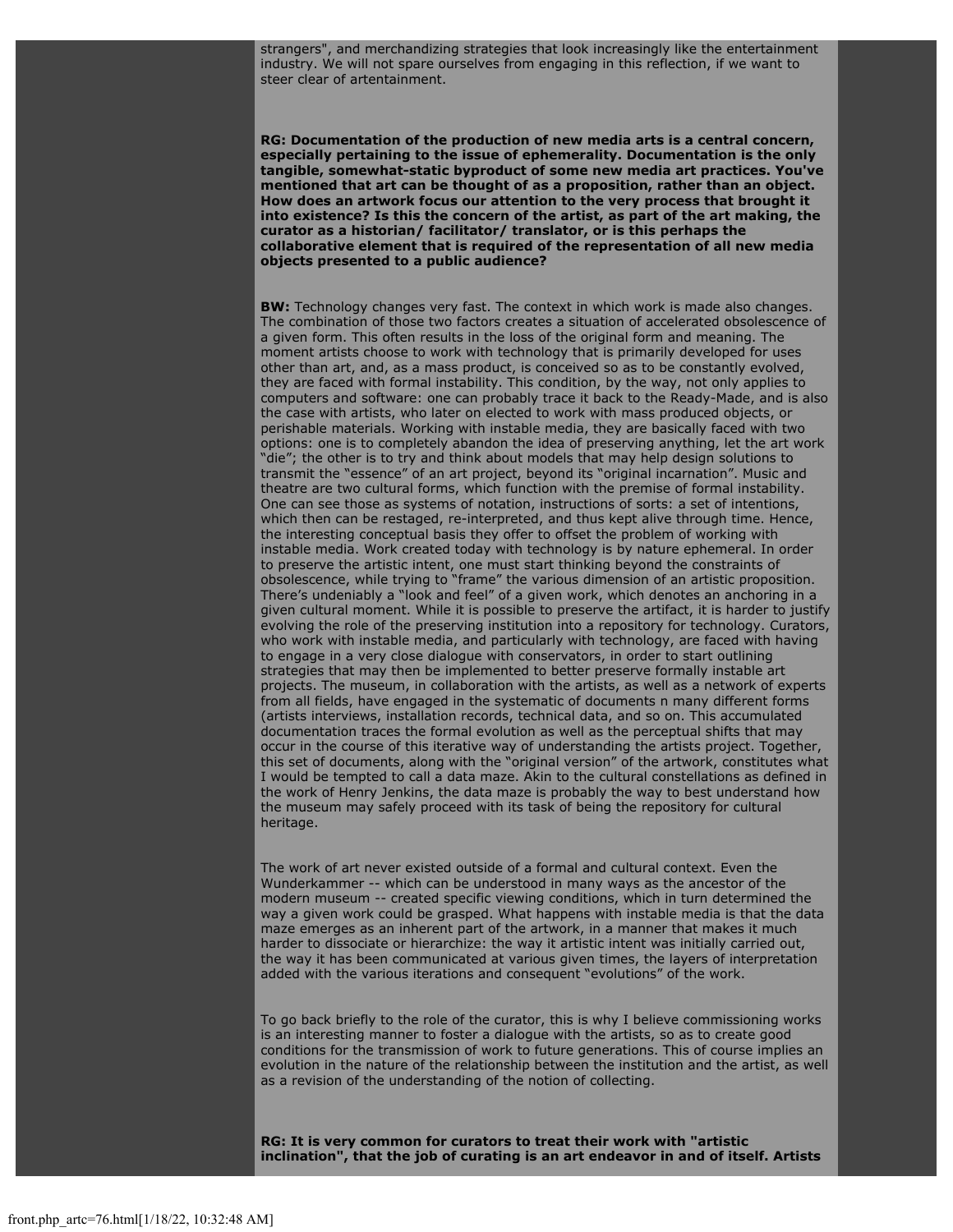#### **are also becoming more involved in the curation of their own works, as well as their peers. Is there still a clear line today between curator and artist and what is the distinction?**

**BW:** The role of the curator is undeniably evolving. There was a time when the curator was working with finished art works, made primarily by artists who she/he did not have to be in contact with, applying scholarly knowledge to create a frame for the work. Working with living artists, curators have eventually become editors of sorts, presenting selected works from an artistic career, establishing hierarchies between what they deem better and less good. More recently, the curatorial process has become the result of a dialogue between the curator and the artist, who most of the time becomes directly associated with the process of showing the work, even though the curator puts together the exhibition. The curator, however, never authors the artwork itself. She or he merely fosters the creation of a field of interpretation for it. I do not necessarily believe that artists can actually curate their own work, unless you understand the notion of curating as being specifically context-conscious.

Even in the case of instable media, where the artwork is in perpetual flux, and the relationship of the institution with the artist ongoing, at least as long as the artist is willing and/or able, the artist remains the author. The curator remains a facilitator, a dialogist, and a translator. She or he is also the guarantor of the intellectual integrity in the process of preservation and interpretation: the moment one of these works enter a public art collection, the curator and the artist become the actors of a dialogue or collaboration, which also involves preservation and conservation specialists, in order to ensure that each formal evolution of the work consequent to media updates does not affect the original artistic intent.

#### **RG:**

*"... when visitors choose to enter a museum, they know what they're in for. But if art is coming to the street, one way or the other, it has to somehow morph into a more adaptable and fluid form, which reaches out and yet does not impose on the potential viewer. Since the Web is a public environment, one can easily see how the strategy is to reach out and offer an eclectic array of projects that investigate the medium and truly help to shape it." (Benjamin Weil, [Gallery 9:](http://www.walkerart.org/gallery9/dasc/adaweb/g9_ada_weil.html) [AdaWeb](http://www.walkerart.org/gallery9/dasc/adaweb/g9_ada_weil.html))*

**The language of the Web provides a context which is non-static, and therefore, the medium is a more challenging but perhaps more powerful framework which a curator/artist must incorporate into the project. Is the Web, legalities aside, a more public space than the museum? Is the public nature of authorship on the Web, with its collaboratively constructed, opensource signification, a model that is entirely incompatible with the museum?**

**BW:** A few years ago, I set myself to explore the notion of art in public space. I curated an exhibition of poster projects, which were shown in urban settings, fly posted by the very same people who put posters in the street. I recall having to research the specificity of local culture. In Cologne, where the show was first installed, I had to work with young musicians. They knew where to put the posters, how to make sure they did not get covered too quickly, what were the unspoken limits beyond which one could not go… Similarly, an exhibition of artists projects on the water buses in Venice (Italy) was an opportunity to find out how art in the real public space (in a way, maybe real is "unmapped"), how it could function without the shield of art. Online, it is a little bit the same thing… one can test the "cultural validity" of a project until it is deemed as art. This does not necessarily imply that being named art is anything else but creating a context to understand something that is décalé.

**[Public space](file:///Users/nszydlowski/Desktop/websites%20copy/Switch%20Journal/switch.sjsu.edu/archive/nextswitch/switch_engine/front/front.php_artc%3d70.html)** is a very difficult notion to tackle. One thing we have learnt from the network, maybe, is the idea of public art that no longer needs to be a monument.

The notion of good art as good craftsmanship is something our western societies have lived with until very recently. One can probably trace the break to Duchamp, who somehow pronounces the "divide" between the notion of the artist as a good craftsman, and the artist as a thinker, an actionist, whose means to communicate are only as good as they help convey what she or he is trying to express. The artist coming out of that school of thoughts may cook one day, and do a film the next. She or he may publish a book, or take a car trip across the country. The notion of art as performance, or action, can merely be recorded; props can be conserved as relics.